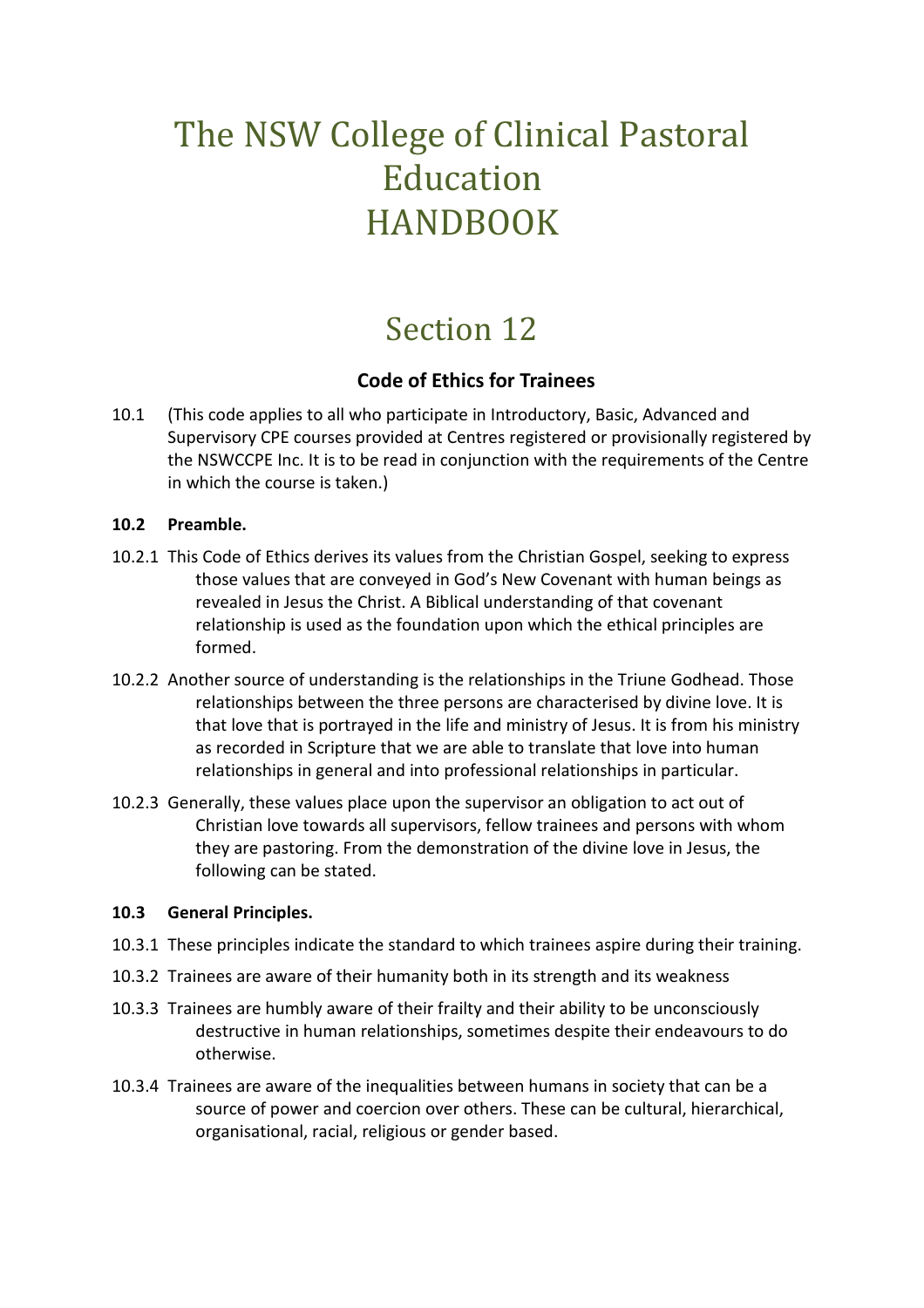- 10.3.5 Trainees are aware of the sources of injustice that can exit in families, work places and other situations and earnestly seek to understand how to withstand them.
- 10.3.6 Trainees are alert to the politics into which they can be unconsciously drawn and seek to learn ways of resolving the conflicts.
- 10.3.7 Trainees seek to learn the subtleties of their own human interactions that lead to disenfranchisement and powerlessness as well as hopelessness and helplessness.
- 10.3.8 Trainees respect the integrity of others.

#### **10.4 As Trainees**

- 10.4.1 Trainees use the opportunities for learning provided by the course responsibly.
- 10.4.2 Trainees abide by and respect the rules and practices of the institutions and placements in which they are learning.
- 10.4.3 Trainees behave and relate professionally toward those people with whom they are in a professional relationship and not permit the muddying of those relationships with dual or multiple relationships that are destructive.
- 10.4.4 Trainees respect the right to privacy of their supervisor, fellow trainees and those to whom they minister.
- 10.4.5 Trainees treat confidential all communications with other trainees and those to whom they minister unless otherwise agreed.
- 10.4.6 Trainees hold confidential all information about other trainees and those to whom they minister both during the CPE Program and afterwards.
- 10.4.7 Trainees act benevolently toward fellow trainees and those to whom they minister.
- 10.4.8 Trainees learn to be aware of the implicit and explicit power in both the supervisory alliance and the pastoral relationship. They do not use that power to harm or disadvantage supervisors, fellow trainees or persons to whom they are ministering.
- 10.4.9 Trainees learn to be aware of cultural, racial, gender, religious and other differences. They do not use these differences to disadvantage supervisors, fellow trainees or those whom they pastor.
- 10.4.10 Trainees endeavour to enhance and enrich the growth and ability of their fellow trainees and those whom they pastor.
- 10.4.11 In accepting positions in a CPE Program trainees agree to:
	- enter into the training process and not hinder the learning of other trainees.
	- $\blacksquare$  work cooperatively with their supervisor(s) in the building of a working alliance.
	- cooperatively develop goals and objectives that are attainable within the course.